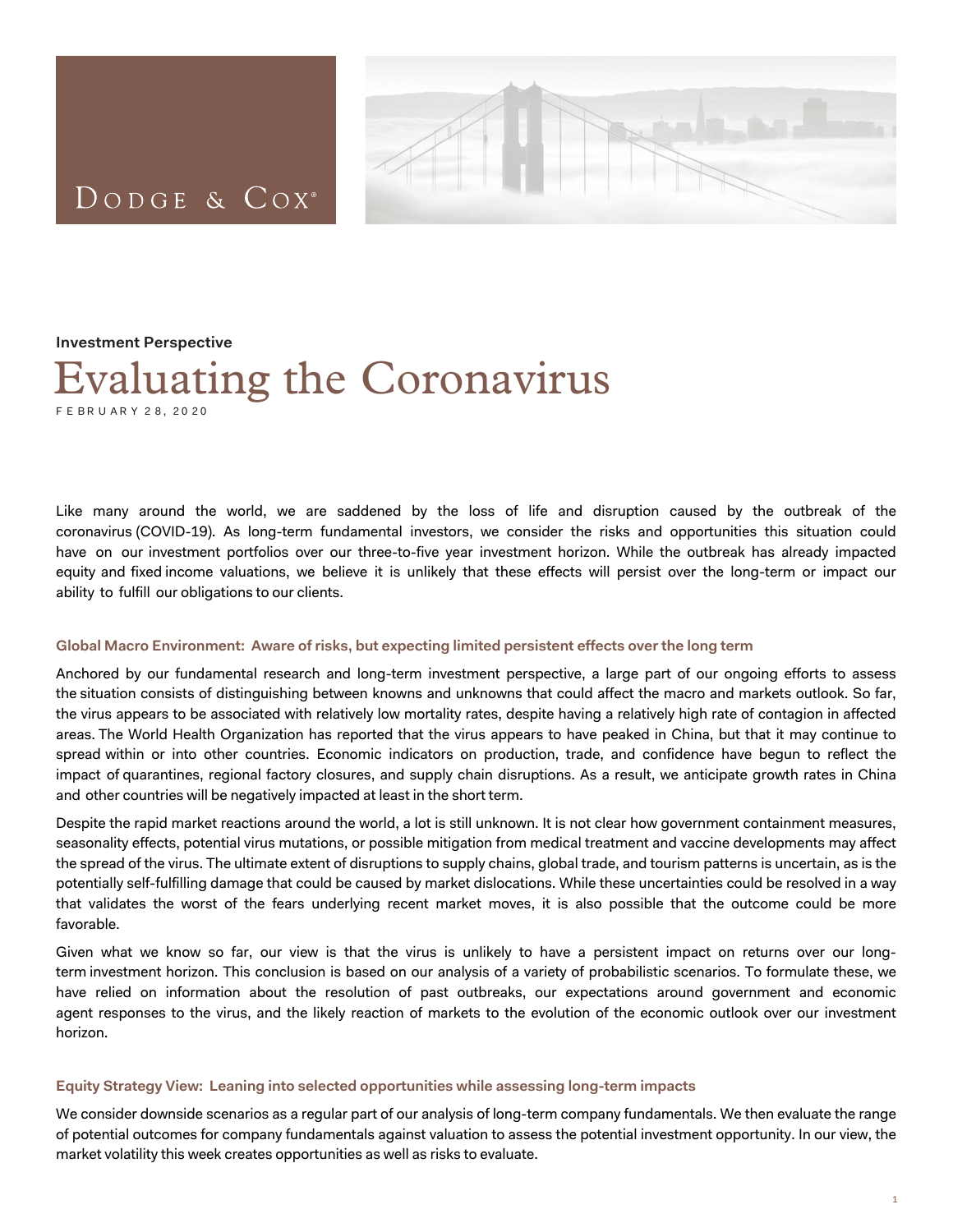We are monitoring the virus and its potential for long-term impacts. While it appears likely to impact short-term results, it is less clear that impact will continue for the long-term. We are evaluating individual holdings to assess their ability to weather shorter term macro pressures, such as lower interest rates, supply chain disruptions, and subdued demand. We are also factoring in lower valuations to identify where, if at all, the current disruption may create more or less attractive investment opportunities for our portfolios.

Against this backdrop, we may lean into opportunities where we believe the market has overreacted. As with all portfolio changes, we will continue to rely on rigorous debate and the collective judgment of our Investment Committees. Any changes we make will likely be gradual and incremental, giving us the opportunity to continually revisit and retest our thinking.

# **Fixed Income Strategy View: New challenges**

U.S Treasuries, befitting their ultimate "safe-haven" status, have seen strong price appreciation as the virus situation has unfolded. The magnitude of the move in U.S. Treasuries—higher in price, lower in yield (e.g., the 10-year Treasury yield is down nearly 0.50% in two weeks to its lowest level ever) implies market expectations that the virus will create significant and longterm economic drag. Other fixed income markets, like Credit and Securitized Products, have also participated in the upswing from a performance standpoint, though not to the same degree. Concerns about weaker economic activity on corporate creditworthiness and lower rates on refinancing risk, respectively, lie behind these sectors' relative underperformance.

Scenario analysis, across "up," "base," and "down" scenarios, has always been an important part of our security selection and portfolio construction processes. We seek security and portfolio exposures that can provide reasonable performance across a wide range of potential outcomes. This discipline has served us well in the past. Given recent developments, we are re-assessing the "down" economic scenarios in anticipation of some degree of near-term deterioration.

In the coming days and weeks, as we continue to assess the possible long-term economic and financial market effects of the virus, differences between our views and the markets' may provide opportunities, as high-volatility periods often do. Importantly, our broad market (i.e., "Core") strategy portfolios entered this period of volatility and uncertainty with balanced exposures to Treasuries, Corporates, and high quality mortgage- and asset-backed securities. We are well positioned to consider opportunistic changes to portfolio composition that could benefit long-term returns.

## **Dodge & Cox Business Impacts: Prepared for contingencies**

Other than postponing planned trips to Asia, the virus has not had an impact on Dodge & Cox's operations. Our analysts have been making greater use of conference calls in order to protect the health of our workforce. Dodge & Cox also has a robust business continuity plan with backups, redundancies, and remote work operating models. We test it regularly and are prepared to invoke it if there is an outbreak of the virus in San Francisco, where the majority of our employees are located, and/or London.

## **In Closing**

Times of uncertainty and market fears are when the rigor and selectivity of active management matter the most. Dodge & Cox was founded in the midst of the Great Depression, and remains focused on applying time-tested principles of investing during periods of uncertainty. This has served our investors well over our 90 years of experience managing through challenging market situations. We study what history has taught us and we are measured in the moves we make.

Our equity and fixed income portfolios are well diversified, positioned to perform well in a variety of scenarios, and exposed to undervalued segments of the market. As with other price dislocations, we are exploring opportunities to add deliberately and selectively in some areas based on our assessment of solid long-term fundamentals. We will continue to assess this developing situation in our efforts to deliver lasting value to our clients.

Thank you for your continued confidence in Dodge & Cox. As always, we welcome your comments and questions.